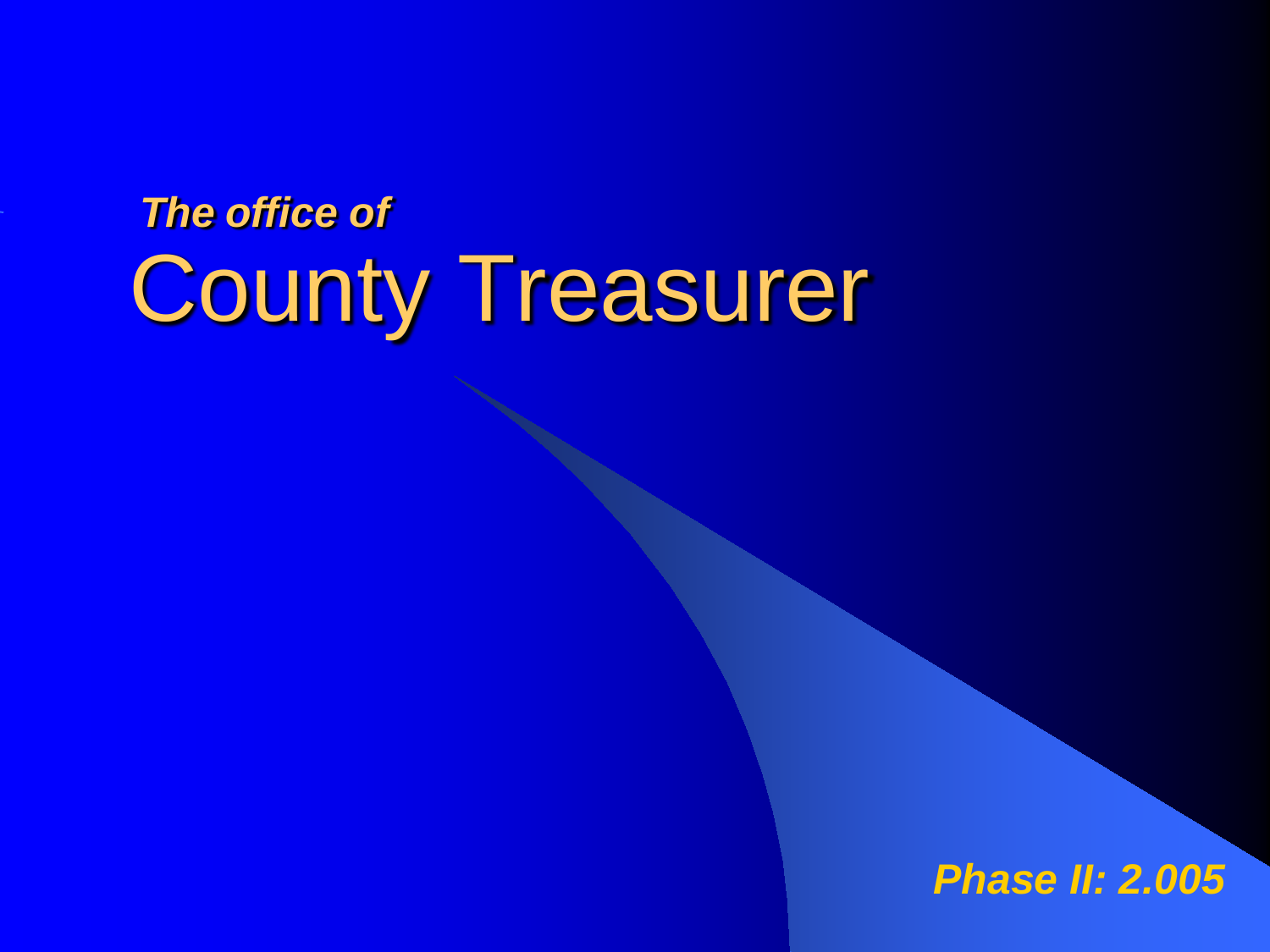# **Legal Authority of the Office**

- History of the office
- Current constitutional/statutory authority
	- **Texas Constitution, Article 16, Section 44**
	- **Texas Local Gov't Code, Chapters 83 & 113**
- Combination of other officials' duties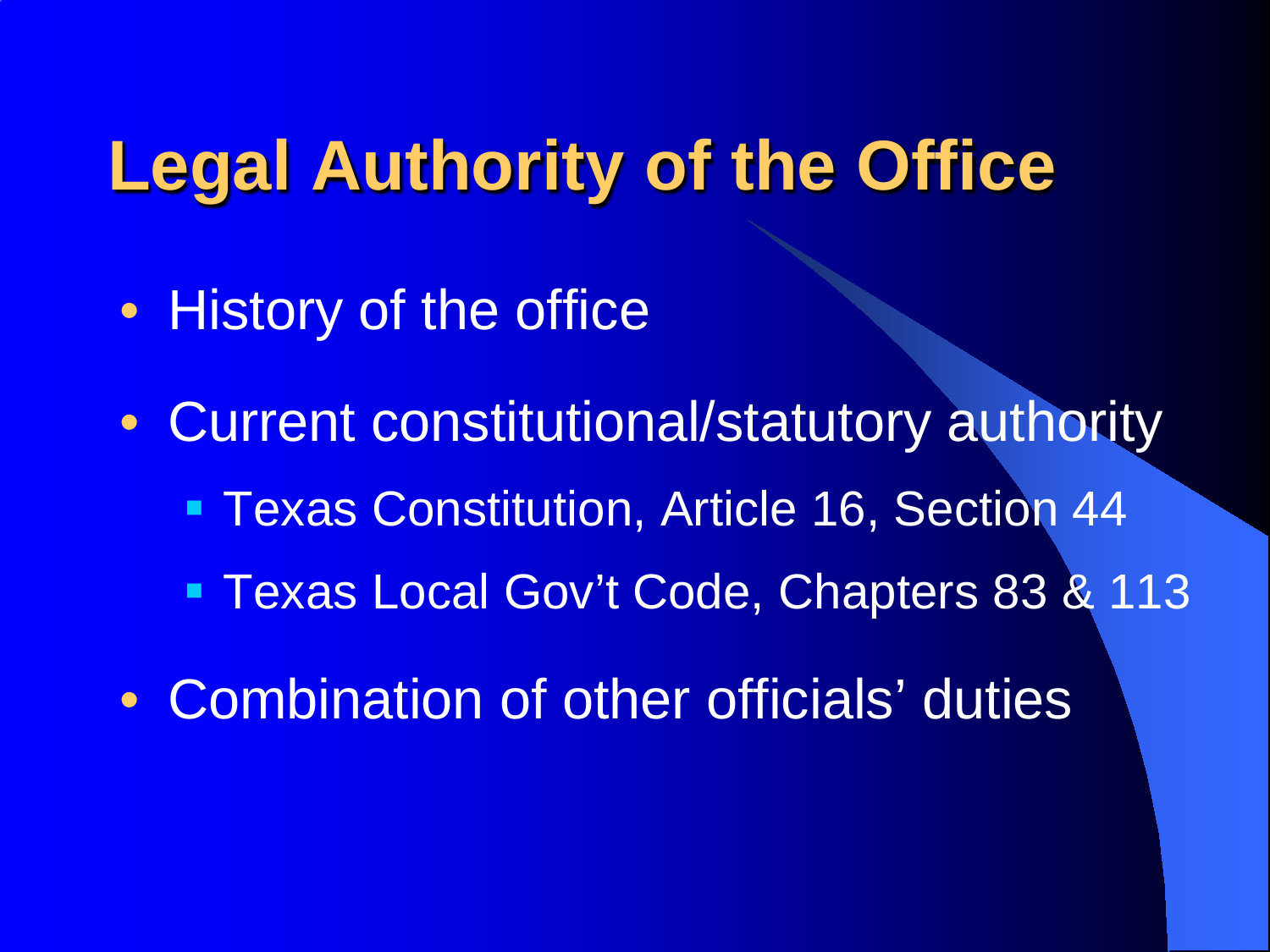# **Assuming Office**

- Election
- Requirements to hold Office
- Bonding Requirements
	- **Local Government Code 83.002**
- Funding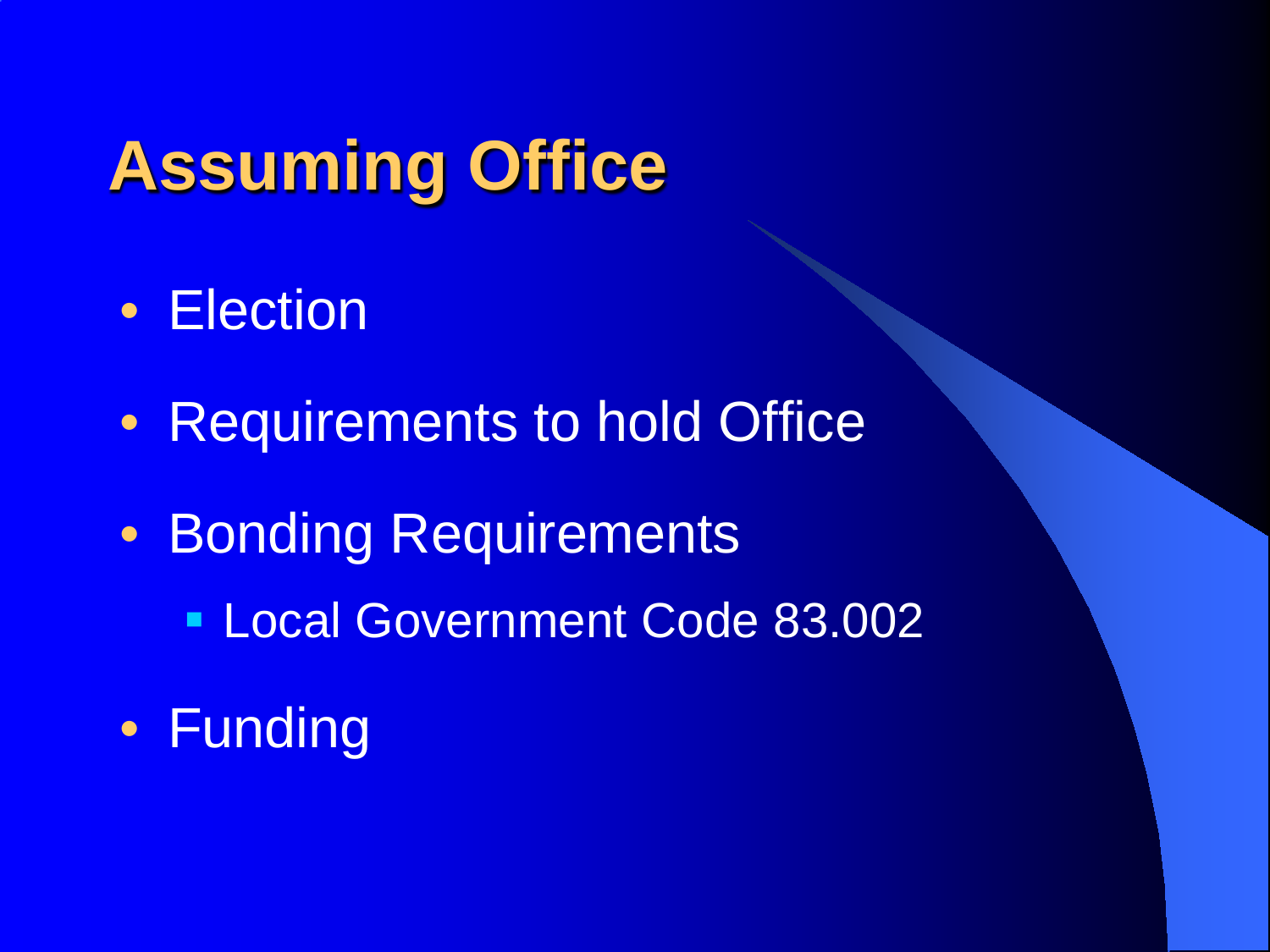# **Educational Requirements**

#### **Mandatory**

- Continuing Education
	- **LGC 83.003**
	- **20 hours per year**
- Public Funds Investment Act
	- **Government Code** Chapter 2256
	- **10 hours every 2** years

### **Discretionary**

- County Investment **Officer** 
	- **Any county official**
	- **varied amount of con't** edu. based upon number of years you have been certified
	- $\blacksquare$  20 15 hours per year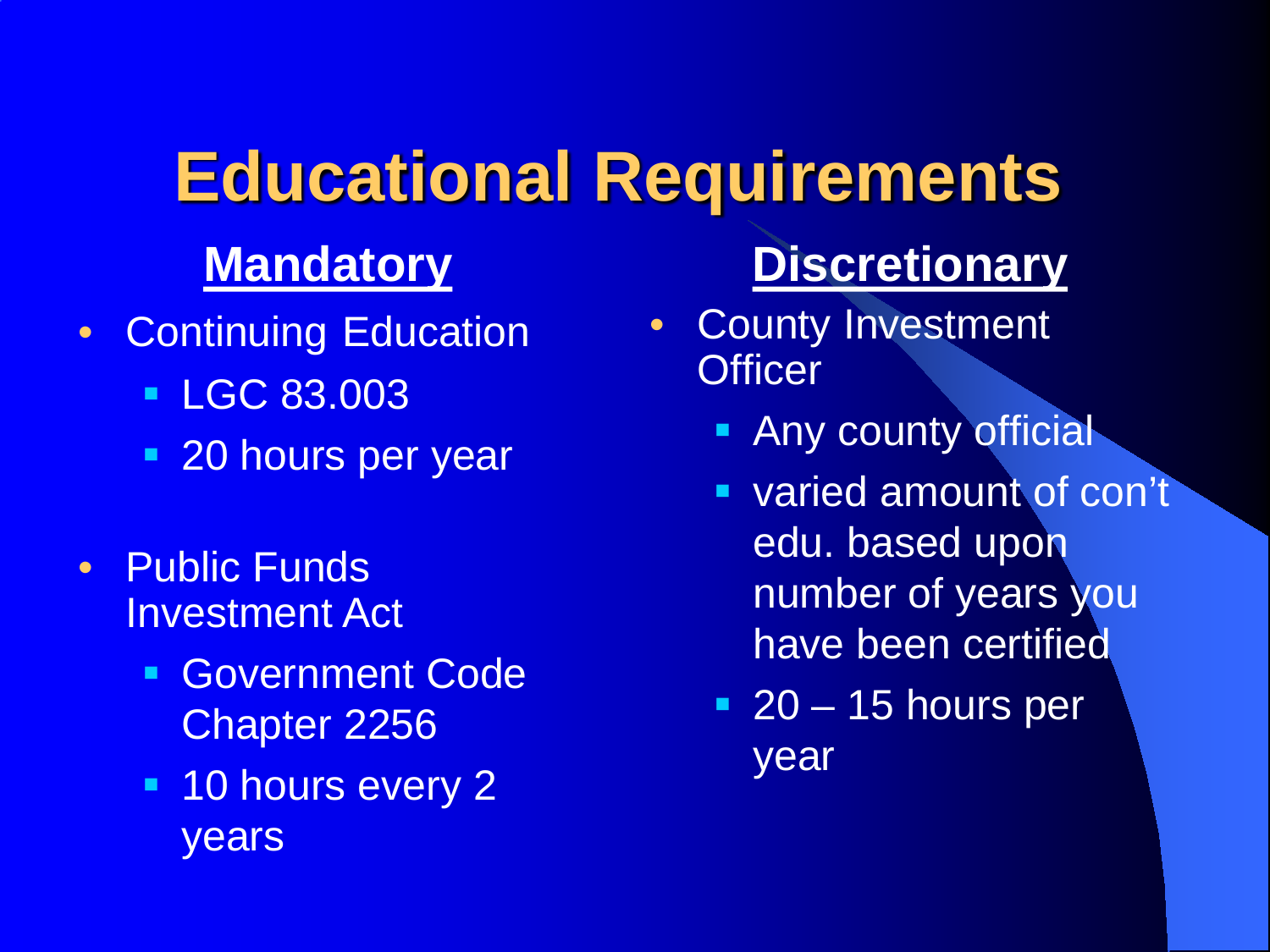• Statutory Responsibilities (Local Government Code Chapter 113)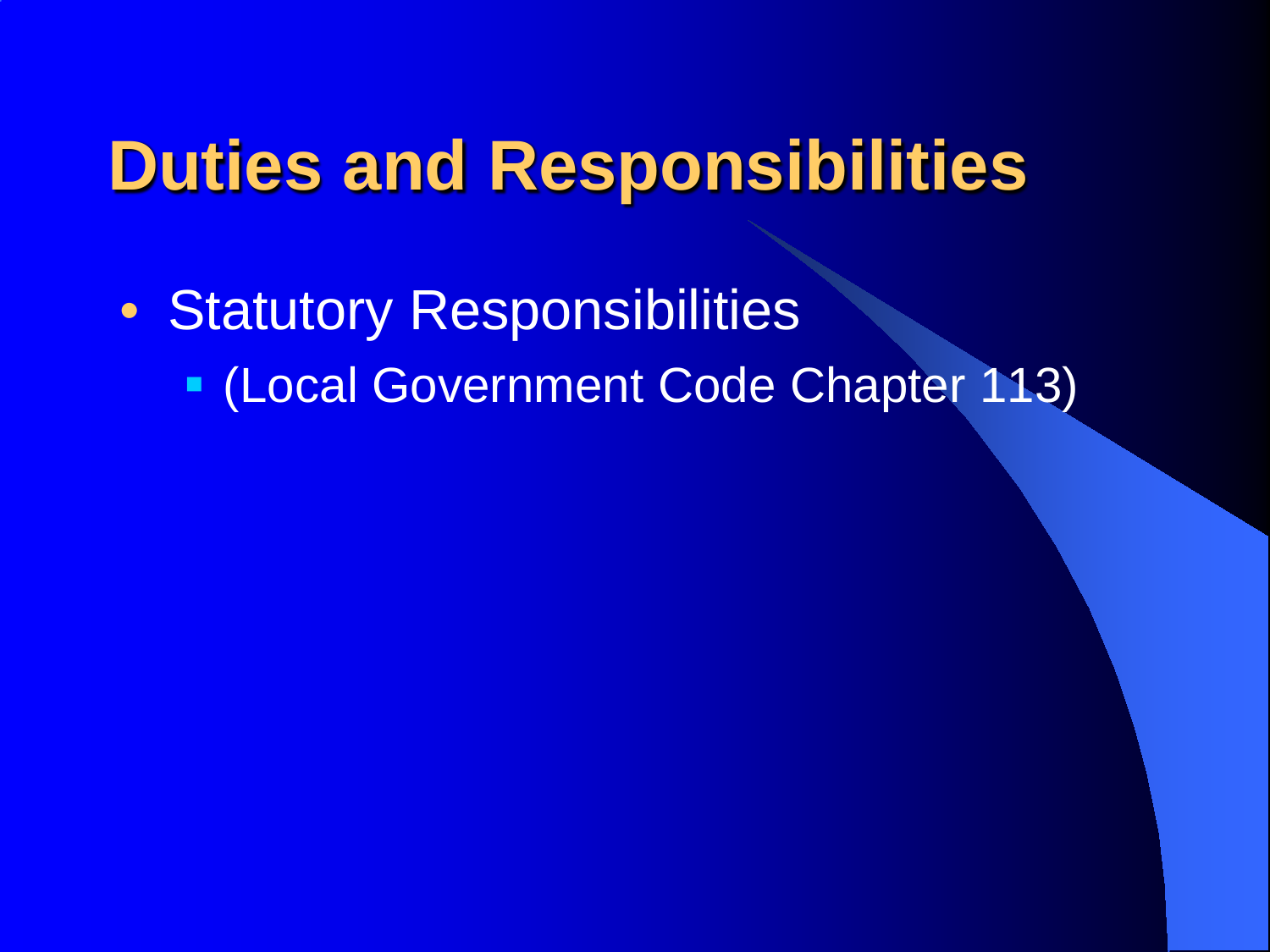## **County Banker**

- Daily Cash Management
	- Accounts Receivable
	- Banking Corrections
- Liaison between bank and county departments
	- **New Accounts**
	- **New Users**
- Bank Reconciliation
- Fraud Prevention
- Depository Contract

#### **Jury**

- Periodic Payments to **Jurors** 
	- **Weekly**
	- **Monthly**
- Charitable **Organization Donation** Administration

## **Quarterly Reports**

• State Fees & Fines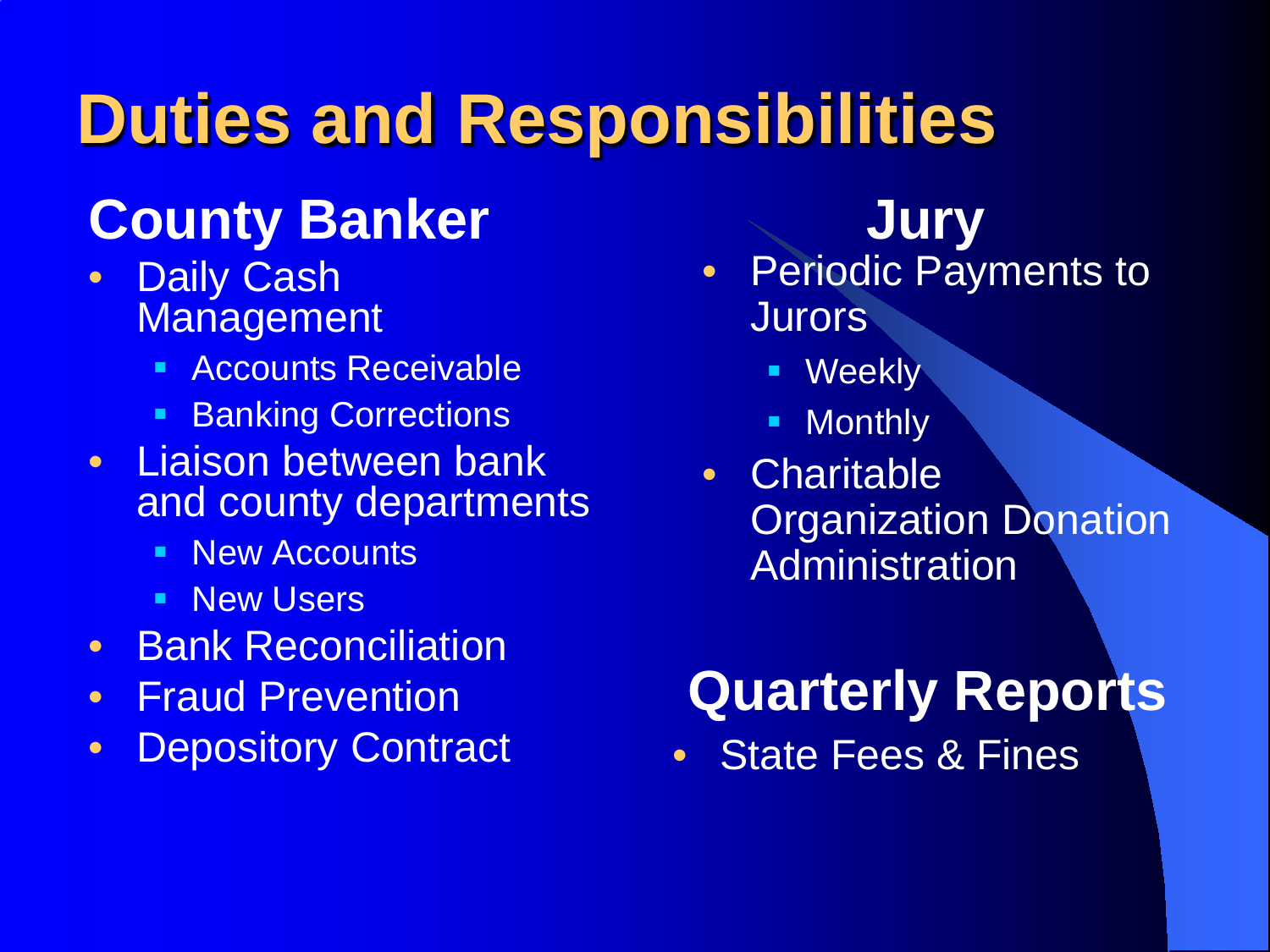- Timekeeping
- Production of Payroll
- Benefit Accrual **Administrators**
- **Direct Deposit Programs**
- Benefits/Deductions Payable
- Garnishment **Administrators**
- Quarterly 941's to IRS
- Annual W2's

## **Payroll HR Admin.**

- Job/Applicant **Processing**
- Job Classification
- Compensation
- Benefits **Administrator**
- Compliance
- Development of Personnel Policies
- Training
- Workers **Compensation**
- Unemployment
- Risk Management

#### **Investments**

- Daily Investment **Decisions**
- Preservation of **Principle**
- Ensures proper liquidity of funds
- Investment Policy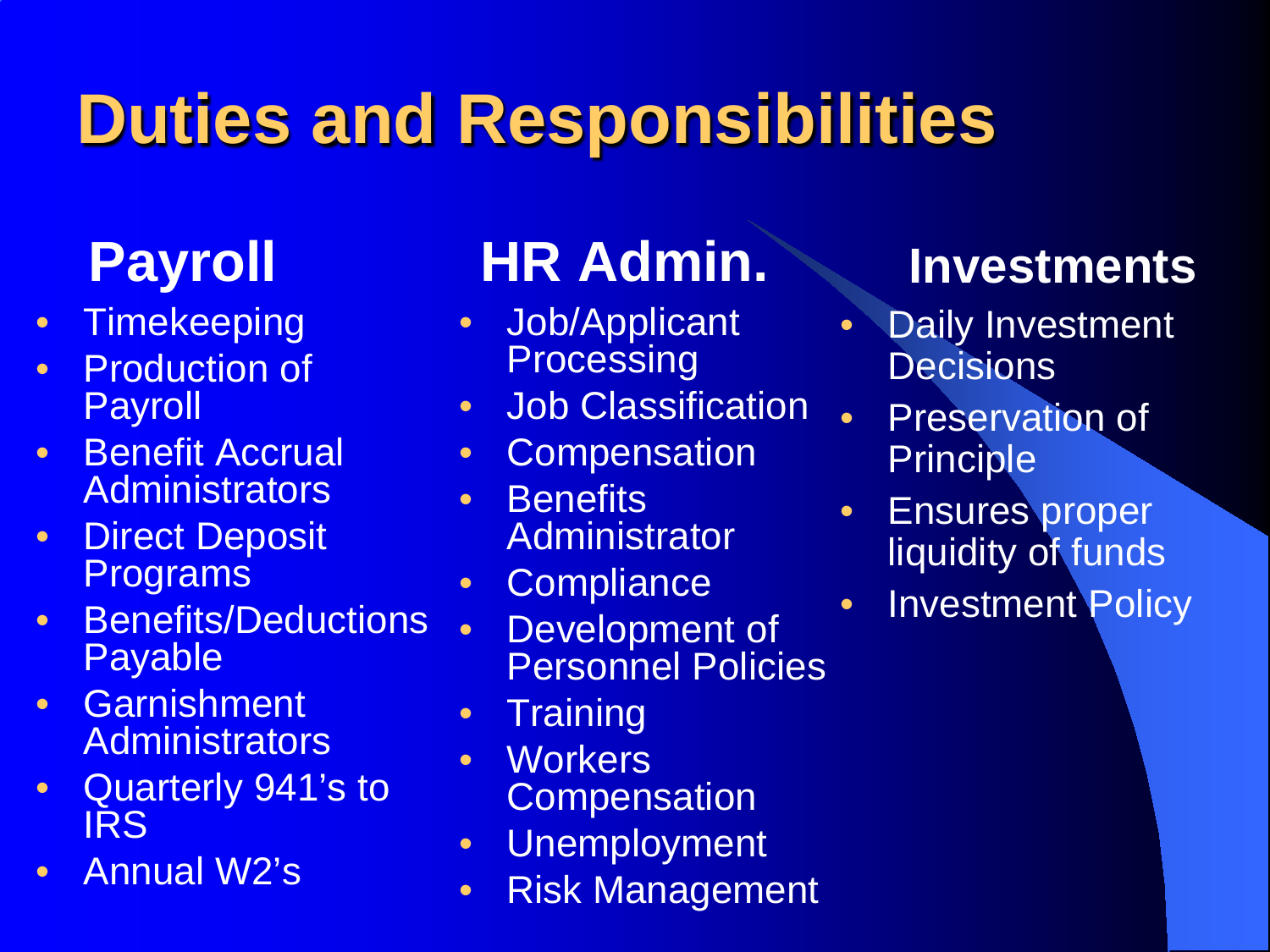- County Budgets
- Grants & Contracts
- County Indebtedness
- Accounts Payable
	- **Vendor/Supplier Payments**
	- **Validates authenticity of invoices**
	- **Validates appropriate funding allocation**
	- **Submits claims to Commissioners Court for Approval and Recording**
	- **Disburses Payments**
	- **1099's to IRS**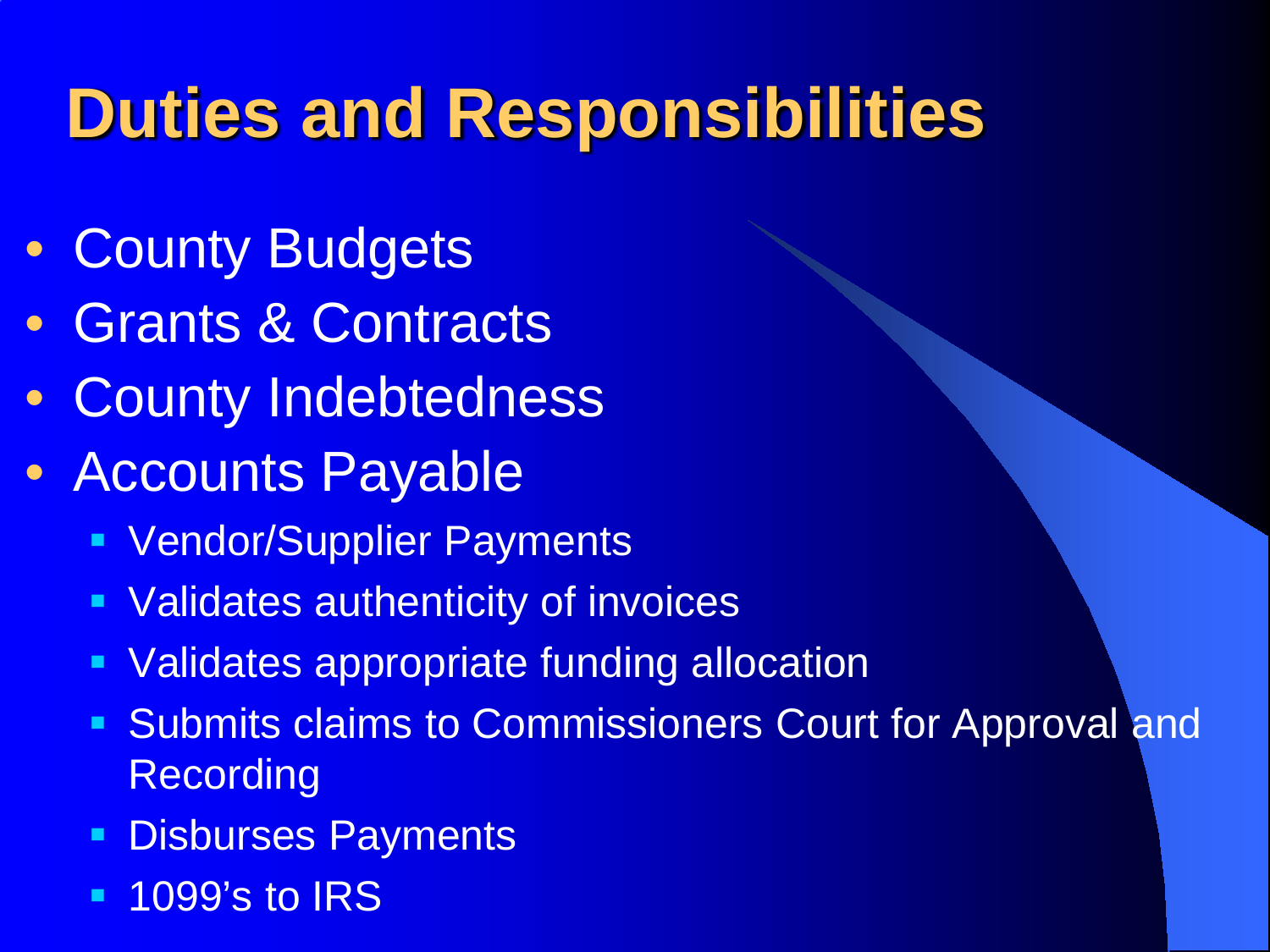# **Other Duties**

- Indigent Health Care Claims Processing
- Collections
- Holds Collateral for Bail Bond Companies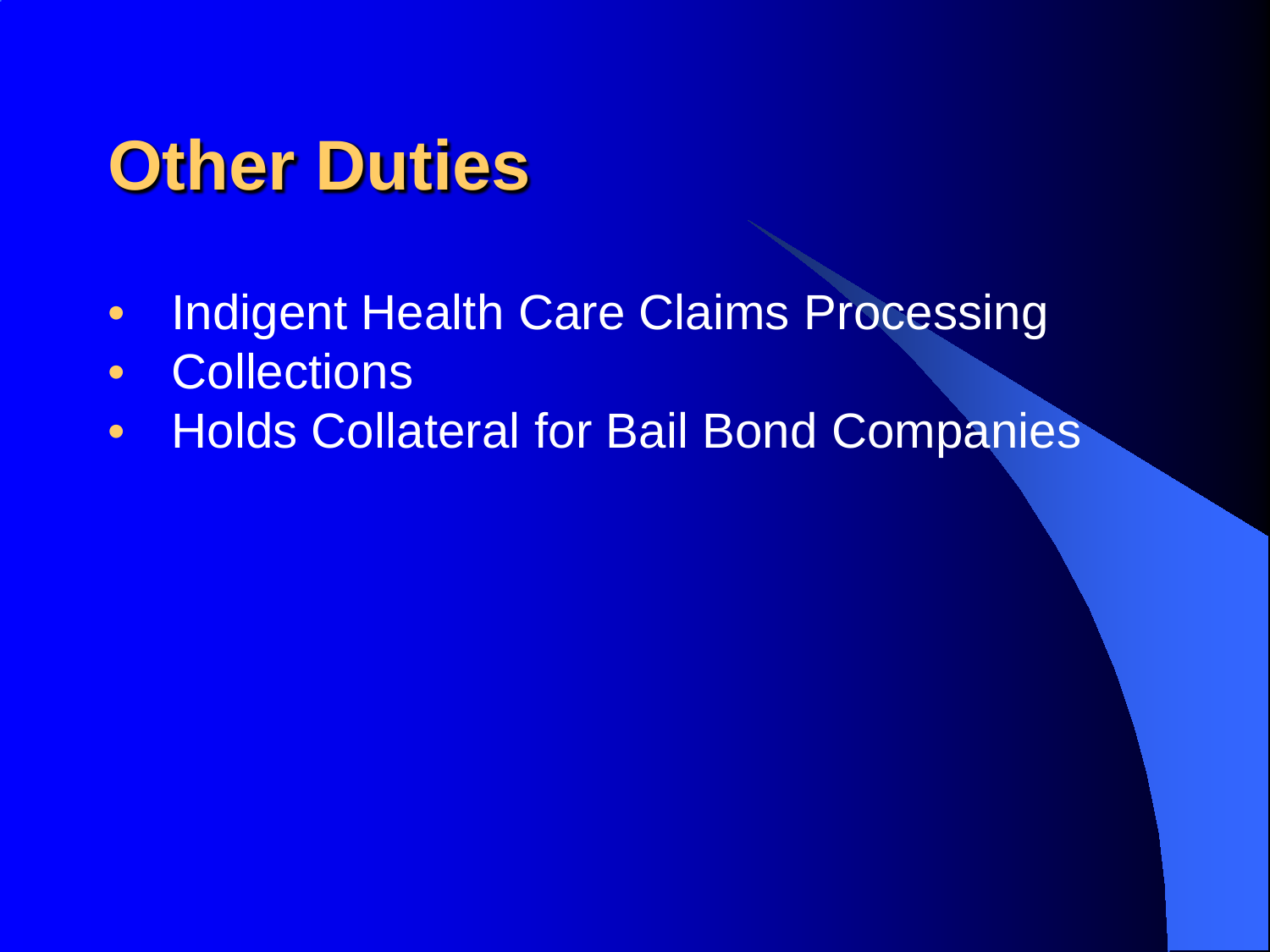## **Review**

- Outline current legal authority
- Examine procedure for assuming office
- Explain basic responsibilities